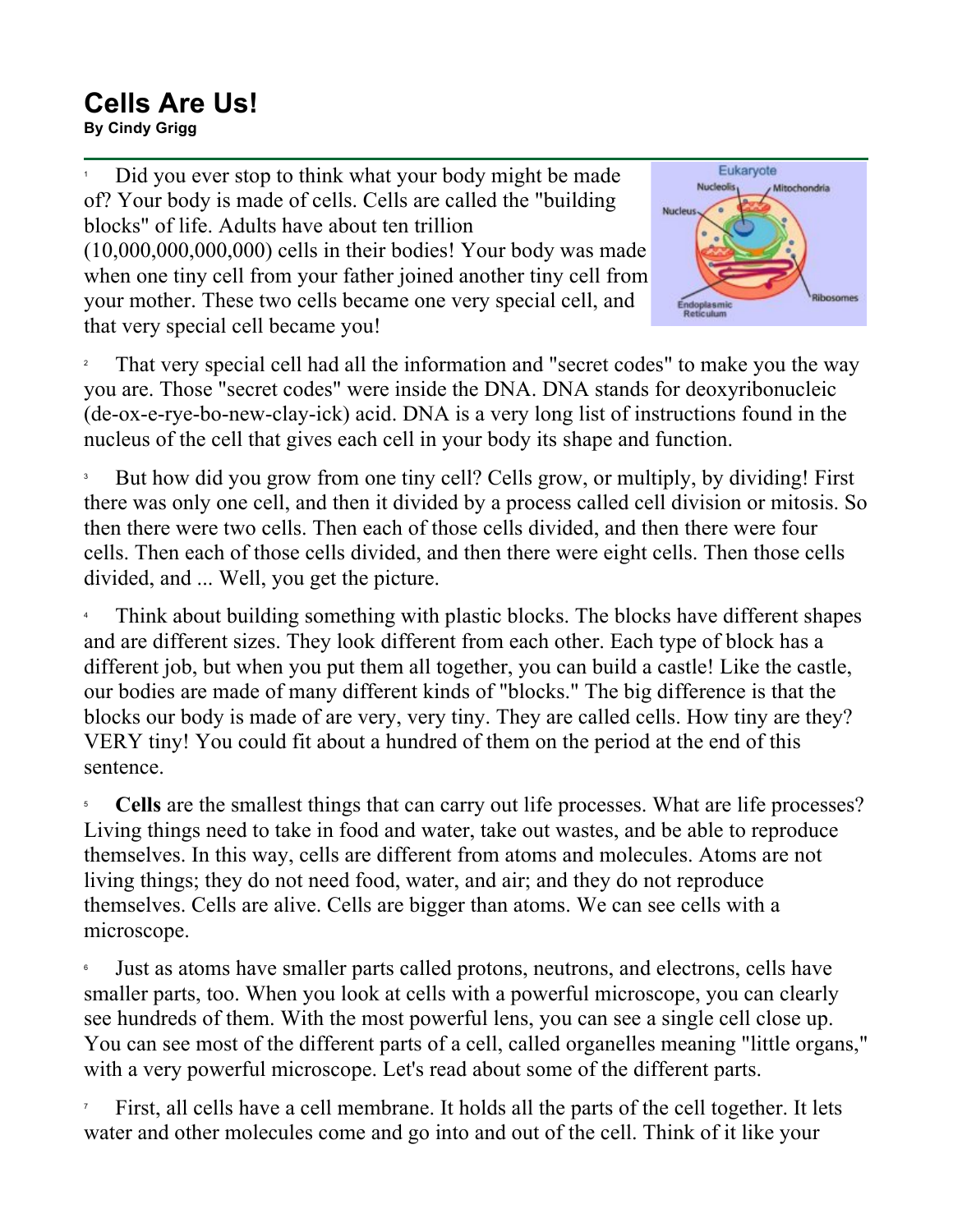body's skin.

8 Next, all eukaryotic cells have a nucleus. Eukaryotic cells include everything except bacteria and viruses. People have eukaryotic cells. The nucleus of a cell contains the cell's genetic information, DNA, so that the cell can produce more cells like it. This is important because cells don't live very long. Our skin cells die and must be replaced about every thirty days. The nucleus also controls the cell's processes. Think of it like your body's brain. The nucleus is sometimes called the "command center" of the cell.

9 Another important part is the mitochondria, called the "powerhouses of the cell." The mitochondria's job is to break down food molecules so that the cell has energy to live. Think of it like your body's stomach. The more energy the cell needs, the more mitochondria it has.

<sup>10</sup> Cells are filled with a liquid called cytoplasm. Cytoplasm fills up the space inside the cell and gives the cell a medium for movement of molecules. Molecules can move more easily in the liquid medium than they could move if the cell had empty space inside it.

<sup>11</sup> Vacuoles are storage compartments inside the cell. Cells can store molecules they need or waste products inside the vacuoles until they are needed or eliminated.

<sup>12</sup> There are many different kinds of cells in our bodies. Just as you would need different sizes and shapes of blocks to build a castle, your body's cells are different sizes and shapes, too. Each kind of cell is shaped differently because it has a different job to do. Some of the different kinds of cells we have in our bodies are muscle cells, red blood cells, and nerve cells. We have more than two hundred different kinds of cells! Each of these cells looks very, very different from each other.

<sup>13</sup> Your body was made from just two cells, one from your mother and one from your father. Those two cells joined together into one special cell, and it held all the genetic information to make you, you. The information in the DNA decided whether you would have dimples or not. It decided your hair color, eye color, and even the shape of your earlobes! You are unique, different from every other human on the earth, because of the information in those two tiny cells. You are made of cells!

Copyright © 2010 edHelper